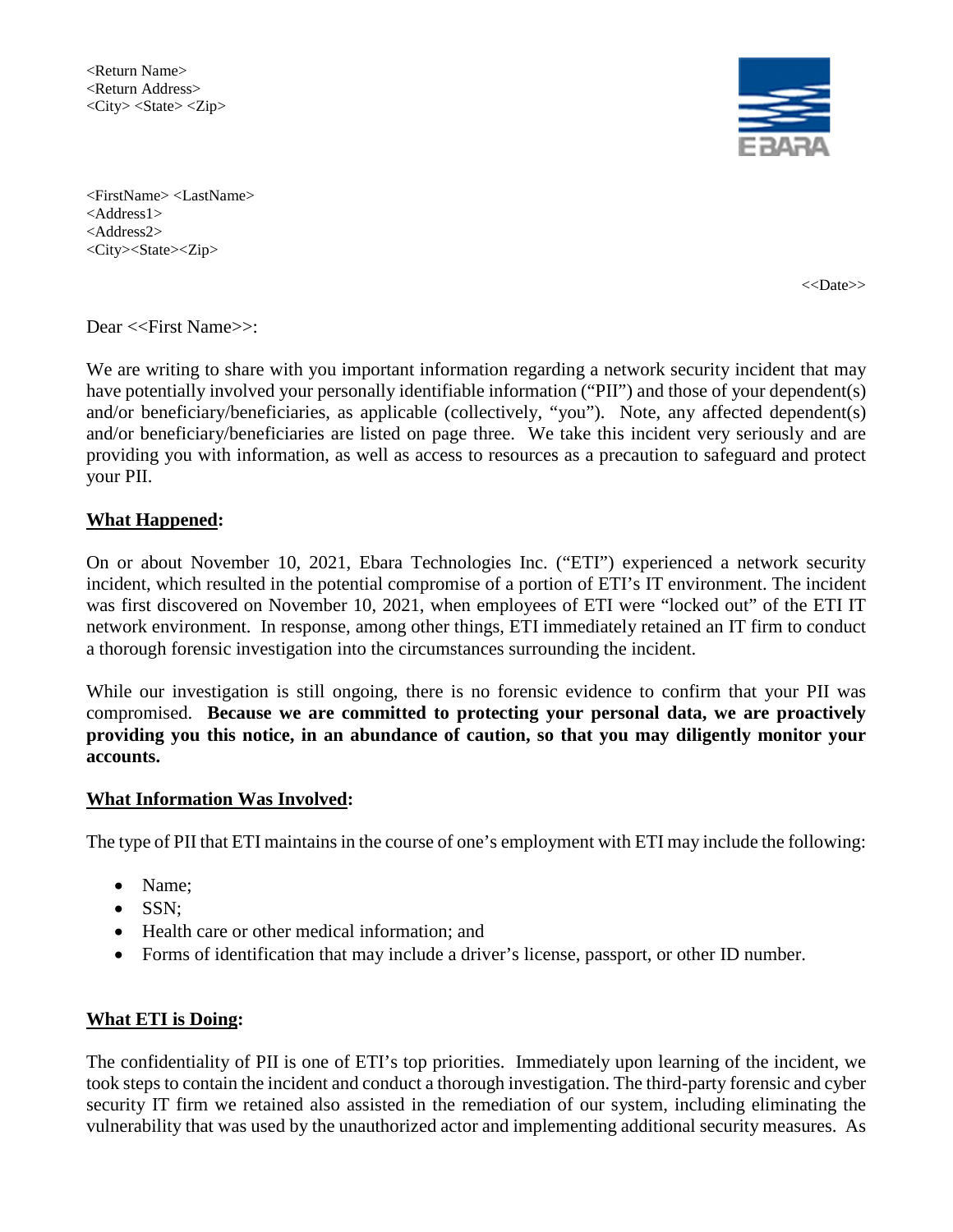such, we have already strengthened our system, and will continue to do so throughout this response process and beyond.

### **Credit Monitoring Services:**

While ETI is not aware of any identity fraud or improper use of any PII as a direct result of this incident, we have arranged to have Cyberscout provide you with twenty-four (24) months of complimentary credit monitoring services through Identity Force and identity theft insurance. To activate your membership in these services, please follow the steps outlined at the end of this letter.

In addition, if applicable, we have arranged to have your minor dependents (*i.e.,* those dependents under 18 years of age) information monitored on the dark web. To activate your dependents' membership in these services, please follow the steps outlined at the end of this letter.

### **What You Can Do:**

We recommend that you remain vigilant in regularly reviewing and monitoring all of your account statements and credit history to guard against any unauthorized transactions or activity. If you discover any suspicious or unusual activity on your accounts, please contact your financial institution. We have provided additional information below, which contains more information about steps you can take to protect yourself against fraud and identity theft.

### **For More Information:**

If you have any questions about this notice or the incident, please telephone the Cyberscout call center at 1-866-204-1396 from 8:00 am to 8:00 pm ET, Monday through Friday, for ninety (90) days from the date of this letter.

We value you and sincerely apologize for any inconvenience caused by this incident. Thank you for your understanding.

Sincerely,

A

Naoki Ando President & CEO Ebara Technologies, Inc.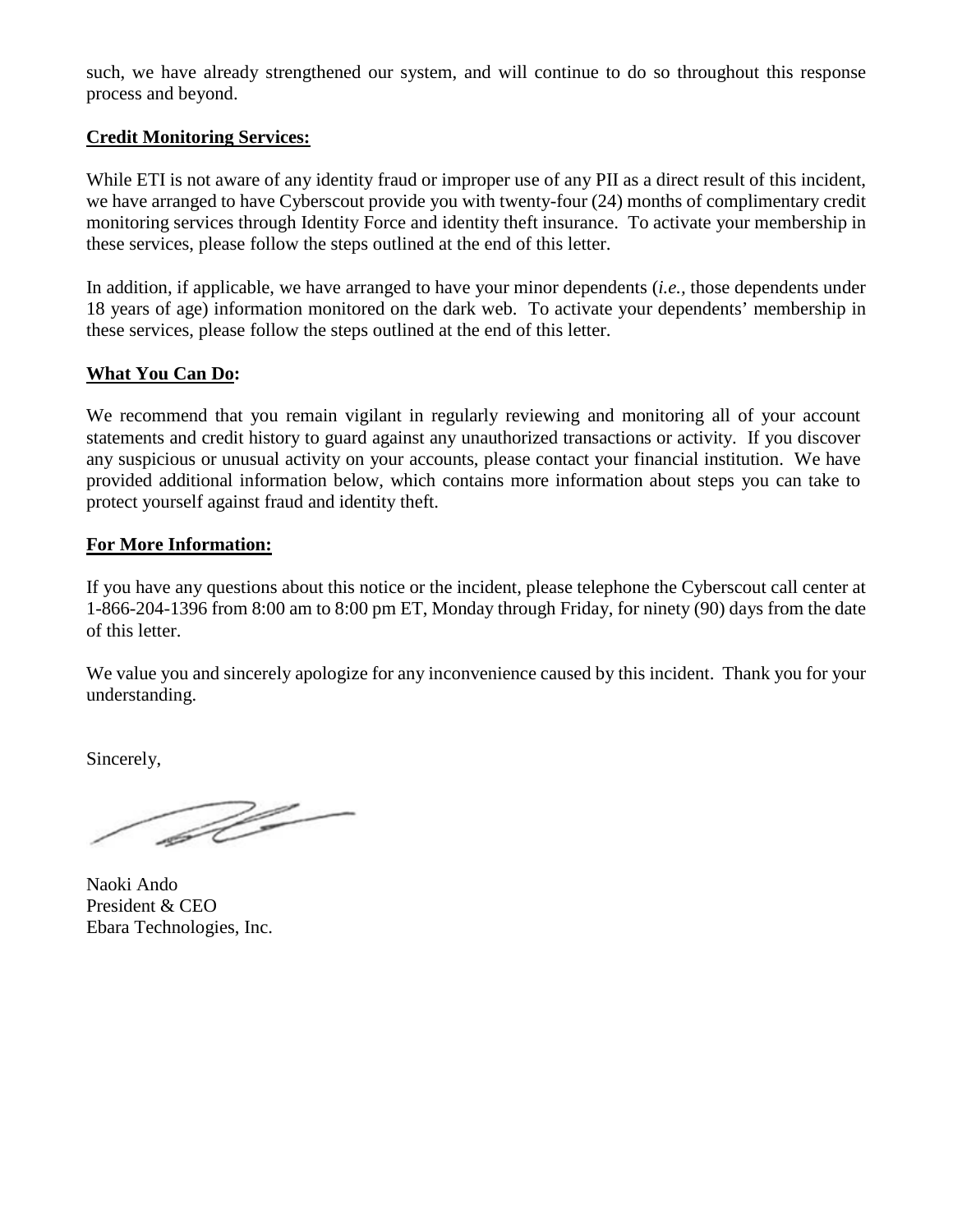**Activation Codes** 

**<<First Name>> <<Last Name>> << CODE HERE>>**

**<<Spouse>>** 

**<<Dep 1 >>** 

- **<<Dep 2 >>**
- **<<Dep 3 >>**
- **<<Dep 4 >>**
- **<<Dep 5 >>**

**<<Dep 6 >>** 

**<<Dep 7 >>** 

**<<Dep 8 >>** 

In response to the network security incident, ETI has engaged Cyberscout to provide the following services through Identity Force:

- Single Bureau Credit Monitoring, Report and Score\*;
- Cyber Monitoring
- Identity Protection Services
- Identity Resolution Services
- \$1,000,000 in Identity Theft Insurance

These services provide you with alerts for twenty-four (24) months from the date of enrollment when changes occur to your credit file. A notification will be sent to you the same day that the changes or updates takes place with the bureau. Cyber monitoring will look out for your personal data on the dark web and alert you if your personally identifiable information is found online. Finally, we are providing you with proactive fraud assistance to help with any questions that you might have or in the event you become a victim of identity theft, as well as a \$1,000,000 insurance reimbursement policy. To safeguard your privacy and security, you will be asked to verify your identity before monitoring can be activated.

Representatives are available for ninety (90) days from the date of this letter, to assist you with questions regarding this incident, between the hours of 8:00 am to 8:00 pm ET, Monday through Friday. Please call the help line 1-866-204-1396 and supply the fraud specialist with your unique code listed below. To extend these services, enrollment in the monitoring services described below is required.

# **How do I enroll for the free services?**

To Register your account and activate your services type the following URL into your browser: **<https://secure.identityforce.com/benefit/ebara>** and follow the instructions provided. When prompted please provide the following unique code to receive services: **<<CODE HERE>>**.

Once you have enrolled and created your online account, you will be able to offer the services to a spouse by clicking on 'Add My Spouse'. Also, you will be able to enter your children's information for monitoring on the dark web.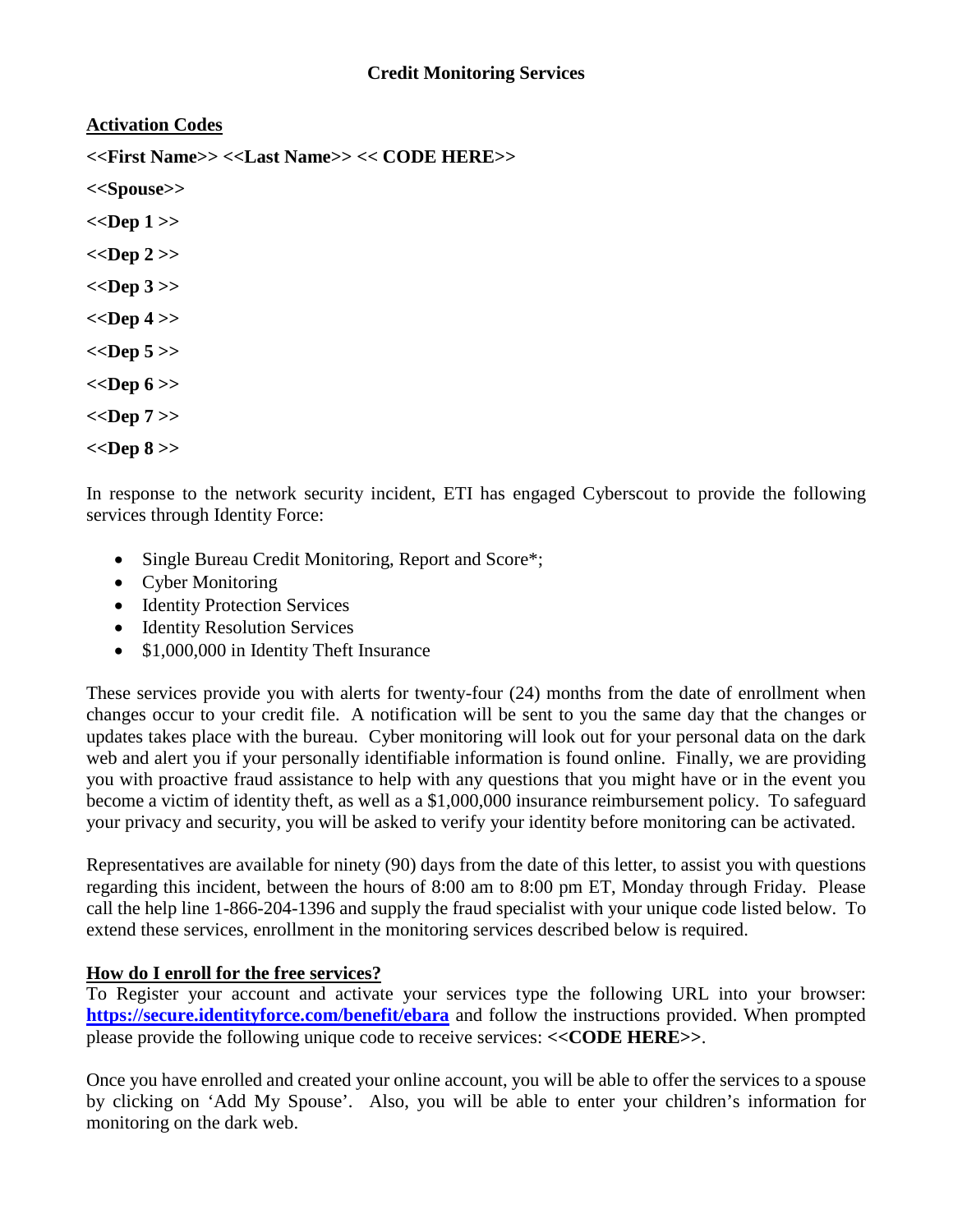Important – you must register your account and activate your monitoring services within 90 days from the date of this letter, otherwise your ability to access the services will expire.

\* Services marked with an "\*" require an internet connection and e-mail account and may not be available to minors under the age of 18 years of age. Please note that when signing up for monitoring services, you may be asked to verify personal information for your own protection to confirm your identity.

#### Additional Information

To protect against possible fraud, identity theft or financial loss, we encourage you to remain vigilant, review your account statements, and monitor your credit reports. Provided below are the names and contact information for the three major U.S. credit reporting agencies and additional information about steps you can take to obtain a free credit report and to place a fraud alert, credit freeze, or credit lock on your credit report. If you believe you are a victim of fraud or identity theft, you should consider contacting your local law enforcement agency, your State's Attorney General, or the Federal Trade Commission.

### INFORMATION ON OBTAINING A FREE CREDIT REPORT

U.S. residents are entitled under U.S. law to one (1) free credit report annually from each of the three (3) major credit reporting agencies. To order a free credit report, visit [www.annualcreditreport.com](http://www.annualcreditreport.com/) or call toll-free (877) 322-8228.

## INFORMATION ON IMPLEMENTING A FRAUD ALERT, CREDIT FREEZE, OR CREDIT LOCK

To place a fraud alert, credit freeze, or credit lock on your credit report, you must contact the three (3) credit reporting agencies below:

| Equifax:            | Experian:                  | TransUnion:            |
|---------------------|----------------------------|------------------------|
| Consumer Fraud Div. | <b>Credit Fraud Center</b> | <b>TransUnion LLC</b>  |
| P.O. Box 740256     | P.O. Box 9554              | P.O. Box 2000          |
| Atlanta, GA 30374   | Allen, TX 75013            | Chester, PA 19022-2000 |
| 1-888-766-0008      | 1-888-397-3742             | 1-800-680-7289         |
| www.equifax.com     | www.experian.com           | www.transunion.com     |

**Fraud Alert**: Consider contacting one of the three (3) major credit reporting agencies at the addresses below to place a fraud alert on your credit report. A fraud alert indicates to anyone requesting your credit file that you suspect you are a possible victim of fraud. A fraud alert does not affect your ability to get a loan or credit. Instead, it alerts a business that your personal information might have been compromised and requires that business to verify your identity before issuing you credit. Although this may cause some short delay if you are the one applying for the credit, it might protect against someone else obtaining credit in your name.

To place a fraud alert, contact any of the three (3) major credit reporting agencies listed above and request that a fraud alert be put on your file. The agency that you contacted must notify the other two agencies. A fraud alert is free and lasts ninety (90) days, but can be renewed.

**Credit Freeze**: A credit freeze prohibits a credit reporting agency from releasing any information from a consumer's credit report until the freeze is lifted. There is no cost to place a credit freeze. When a credit freeze is in place, no one— including you—can open a new account. As a result, please be aware that placing a security freeze on your credit report may delay, interfere with, or prevent the timely approval of any requests you make for new loans, credit, mortgages, employment, housing, or other services.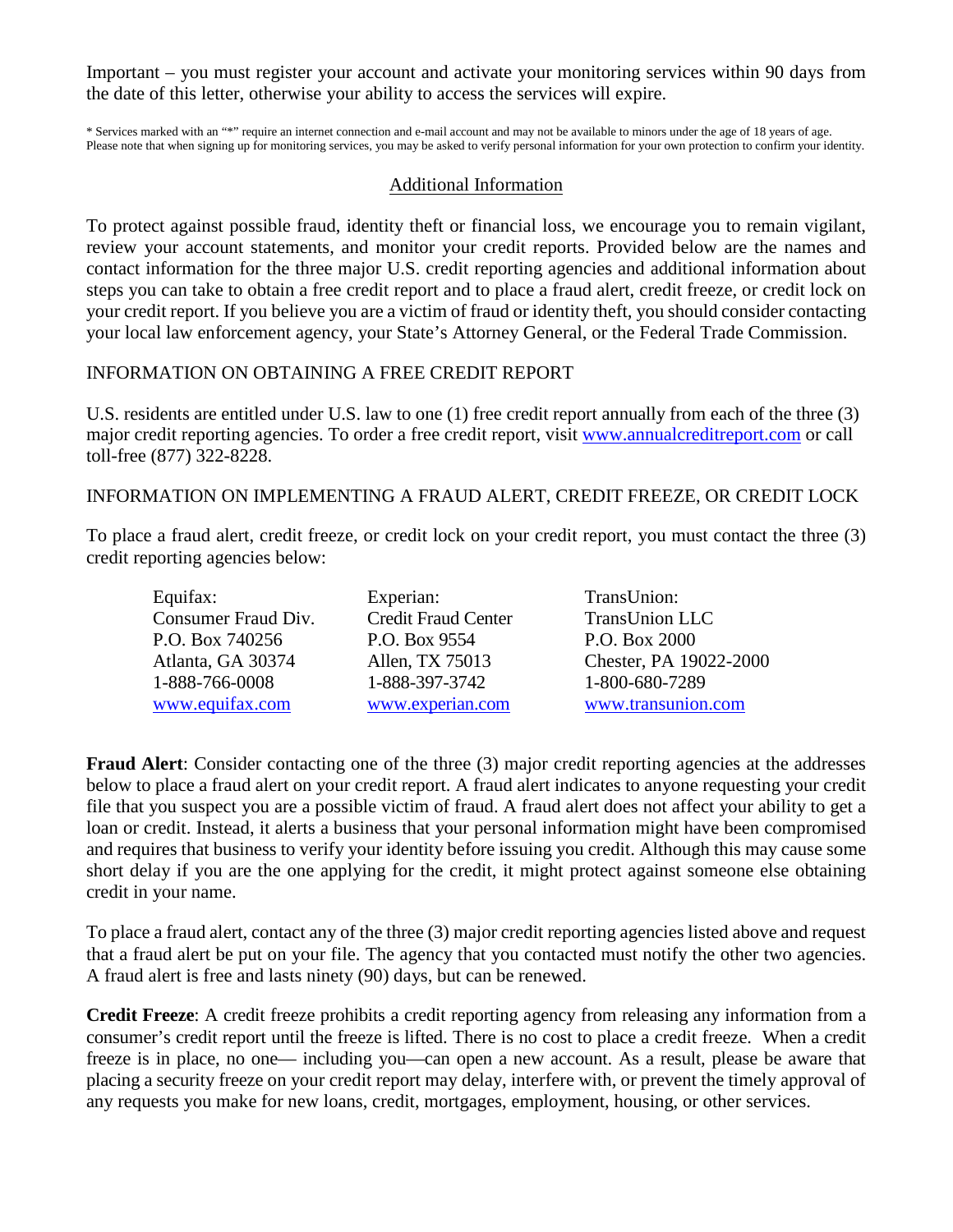To place a credit freeze, contact all three credit reporting agencies listed above and provide the personal information required by each agency to place a freeze, which may include:

- 1. Your full name (including middle initial as well as Jr., Sr., II, III, etc.);
- 2. Social Security Number;
- 3. Date of birth;
- 4. If you have moved in the past five (5) years, the addresses where you have lived over the prior five years;
- 5. Proof of current address, such as a current utility bill or telephone bill;
- 6. A legible photocopy of a government issued identification card (state driver's license or ID card, military identification, etc.);
- 7. If you are a victim of identity theft, a copy of either a police report, investigative report, or complaint to a law enforcement agency concerning identity theft; and
- 8. If you are not a victim of identity theft, payment by check, money order, or credit card (Visa, MasterCard, American Express or Discover only). Do not send cash through the mail.

When you place a credit freeze, you will be provided a PIN to lift temporarily or remove the credit freeze. A credit freeze generally lasts until you lift or remove it, although in some jurisdictions it will expire after seven (7) years.

**Credit Lock**: Like a credit freeze, a credit lock restricts access to your credit report and prevents anyone from opening an account until unlocked. Unlike credit freezes, your credit can typically be unlocked online without delay. To lock your credit, contact all three (3) credit reporting agencies listed above and complete a credit lock agreement. The cost of a credit lock varies by agency, which typically charges monthly fees.

# ADDITIONAL RESOURCES

You may also contact the U.S. Federal Trade Commission ("FTC") for further information on fraud alerts, credit freezes, credit locks, and how to protect yourself from identity theft. The FTC can be contacted at 400 7th St. SW, Washington, DC 20024; telephone 1-877-382-4357; or [www.consumer.gov/idtheft.](http://www.consumer.gov/idtheft.)

Your state Attorney General may also have advice on preventing identity theft and you should report instances of known or suspected identity theft to law enforcement, your State Attorney General, or the FTC.

**Maryland Residents**: The Attorney General can be contacted at Office of Attorney General, 200 St. Paul Place, Baltimore, MD 21202; (888) 743-0023; or [http://www.oag.state.md.us.](http://www.oag.state.md.us/)

**Massachusetts Residents**: If applicable, you have the right to obtain a police report regarding this Incident.